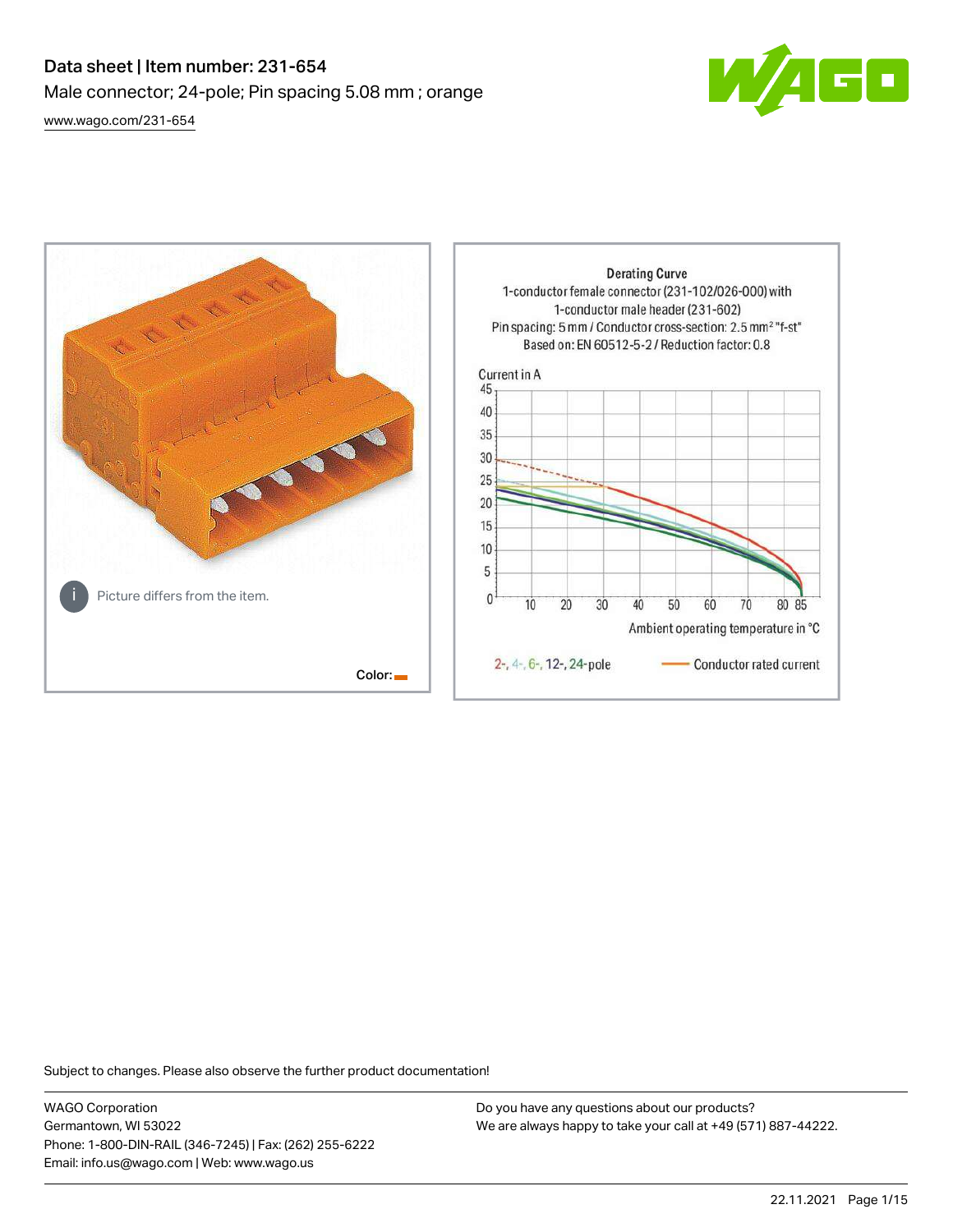[www.wago.com/231-654](http://www.wago.com/231-654)





```
L = (pole no. -1) x pin spacing +8.2 mm
```
 $L_1 = L - 1.7$  mm

```
L_2 = L - 1.2 mm
```
#### Item description

- $\blacksquare$ Universal connection for all conductor types
- Easy cable pre-assembly and on-unit wiring via vertical and horizontal CAGE CLAMP<sup>®</sup> actuation  $\blacksquare$
- П For wire-to-wire and board-to-wire connections
- $\blacksquare$ Versions available with snap-in mounting feet or flanges for panel or through-panel mounting

Subject to changes. Please also observe the further product documentation!

WAGO Corporation Germantown, WI 53022 Phone: 1-800-DIN-RAIL (346-7245) | Fax: (262) 255-6222 Email: info.us@wago.com | Web: www.wago.us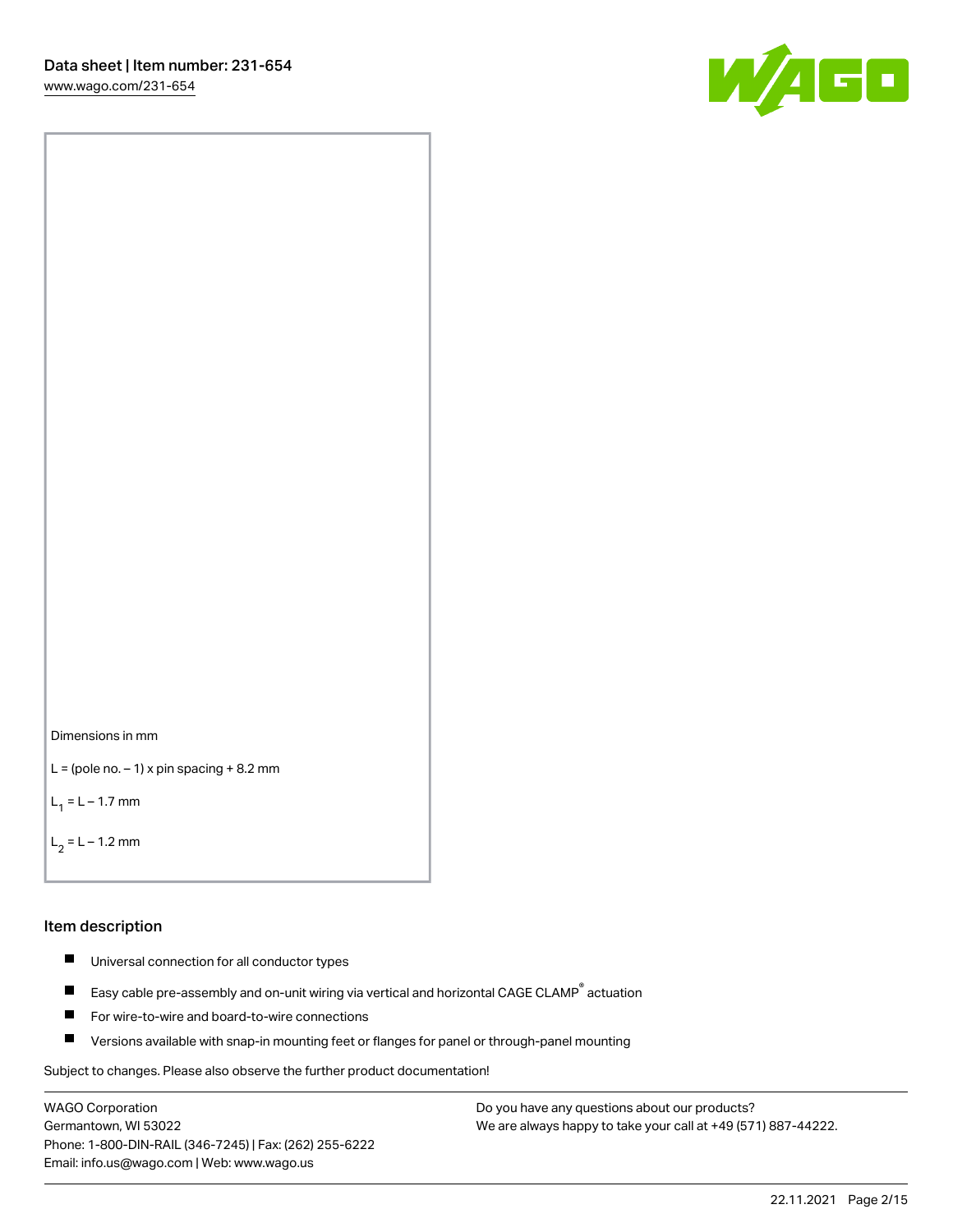$\blacksquare$ With coding fingers



#### Data Notes

| Safety information 1 | The MCS-MULTI CONNECTION SYSTEM includes connectors<br>without breaking capacity in accordance with DIN EN 61984. When<br>used as intended, these connectors must not be connected<br>/disconnected when live or under load. The circuit design should<br>ensure header pins, which can be touched, are not live when<br>unmated. |
|----------------------|-----------------------------------------------------------------------------------------------------------------------------------------------------------------------------------------------------------------------------------------------------------------------------------------------------------------------------------|
| Variants:            | Other pole numbers<br>Gold-plated or partially gold-plated contact surfaces<br>Other versions (or variants) can be requested from WAGO Sales or<br>configured at https://configurator.wago.com/                                                                                                                                   |

## Electrical data

## IEC Approvals

| Ratings per                 | IEC/EN 60664-1                                                       |
|-----------------------------|----------------------------------------------------------------------|
| Rated voltage (III / 3)     | 320 V                                                                |
| Rated surge voltage (III/3) | 4 <sub>kV</sub>                                                      |
| Rated voltage (III/2)       | 320 V                                                                |
| Rated surge voltage (III/2) | 4 <sub>k</sub> V                                                     |
| Nominal voltage (II/2)      | 630 V                                                                |
| Rated surge voltage (II/2)  | 4 <sub>k</sub> V                                                     |
| Rated current               | 12A                                                                  |
| Legend (ratings)            | (III / 2) $\triangleq$ Overvoltage category III / Pollution degree 2 |

## UL Approvals

| Approvals per                  | UL 1059 |
|--------------------------------|---------|
| Rated voltage UL (Use Group B) | 300 V   |
| Rated current UL (Use Group B) | 15 A    |
| Rated voltage UL (Use Group D) | 300 V   |
| Rated current UL (Use Group D) | 10 A    |

## Ratings per UL

| Rated voltage UL 1977 | 600 V |
|-----------------------|-------|
| Rated current UL 1977 | . .   |

| <b>WAGO Corporation</b>                                | Do you have any questions about our products?                 |
|--------------------------------------------------------|---------------------------------------------------------------|
| Germantown. WI 53022                                   | We are always happy to take your call at +49 (571) 887-44222. |
| Phone: 1-800-DIN-RAIL (346-7245)   Fax: (262) 255-6222 |                                                               |
| Email: info.us@wago.com   Web: www.wago.us             |                                                               |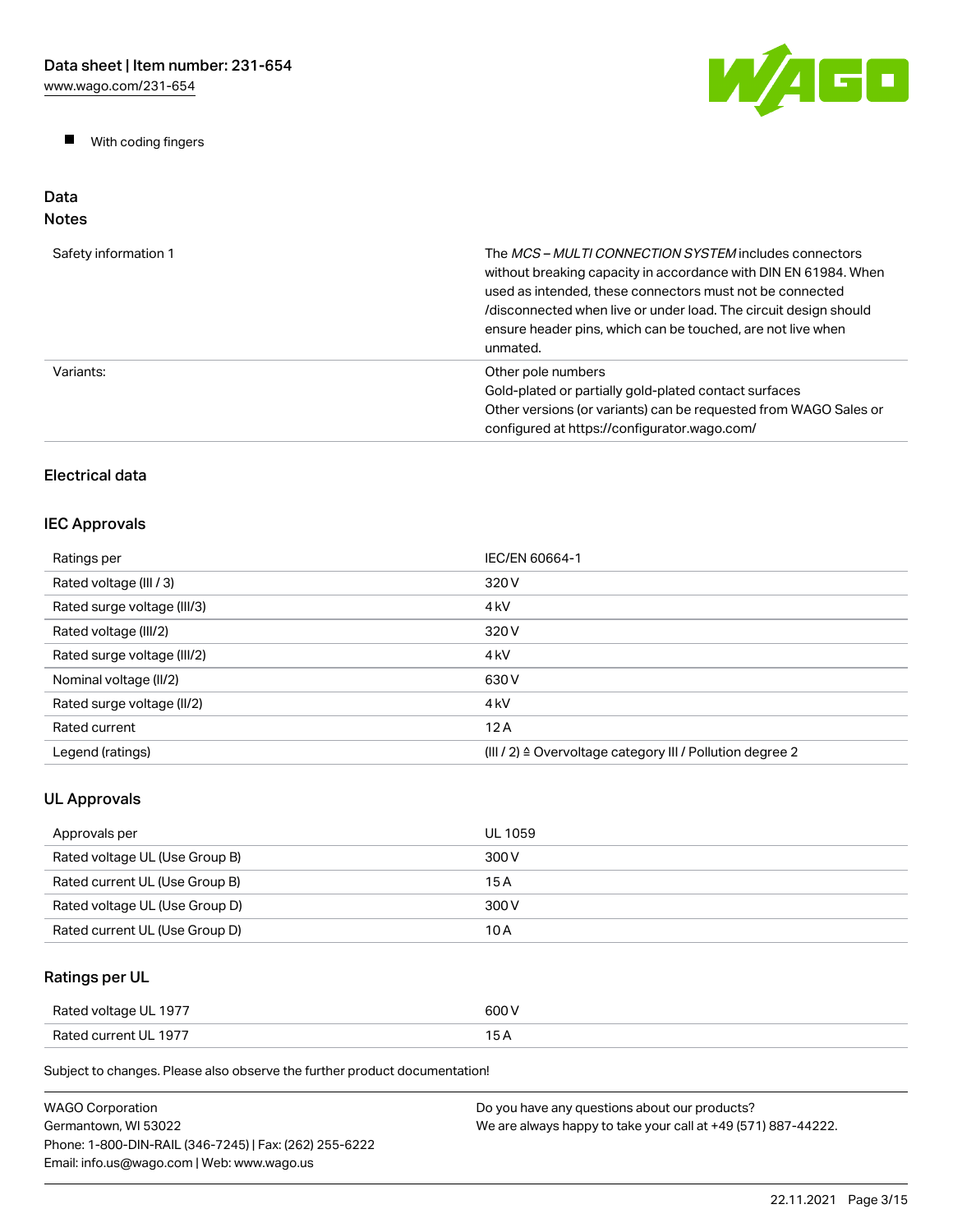

## CSA Approvals

| Approvals per                   | CSA   |
|---------------------------------|-------|
| Rated voltage CSA (Use Group B) | 300 V |
| Rated current CSA (Use Group B) | 15 A  |
| Rated voltage CSA (Use Group D) | 300 V |
| Rated current CSA (Use Group D) | 10 A  |

### Connection data

| Total number of connection points | 24 |
|-----------------------------------|----|
| Total number of potentials        | 24 |
| Number of connection types        |    |
| Number of levels                  |    |

#### Connection 1

| Connection technology                             | CAGE CLAMP <sup>®</sup>                |
|---------------------------------------------------|----------------------------------------|
| Actuation type                                    | Operating tool                         |
| Solid conductor                                   | $0.082.5$ mm <sup>2</sup> / 28  12 AWG |
| Fine-stranded conductor                           | $0.082.5$ mm <sup>2</sup> / 28  12 AWG |
| Fine-stranded conductor; with insulated ferrule   | $0.251.5$ mm <sup>2</sup>              |
| Fine-stranded conductor; with uninsulated ferrule | $0.252.5$ mm <sup>2</sup>              |
| Strip length                                      | $89$ mm / 0.31  0.35 inch              |
| Number of poles                                   | 24                                     |
| Conductor entry direction to mating direction     | 0°                                     |

### Physical data

| Pin spacing | 5.08 mm / 0.2 inch     |
|-------------|------------------------|
| Width       | 125.12 mm / 4.926 inch |
| Height      | 14.3 mm / 0.563 inch   |
| Depth       | 27.5 mm / 1.083 inch   |

## Plug-in connection

| Contact type (pluggable connector) | Male connector/plug |
|------------------------------------|---------------------|
| Connector (connection type)        | for conductor       |
| Mismating protection               | No.                 |
| Locking of plug-in connection      | Without             |

| <b>WAGO Corporation</b>                                | Do you have any questions about our products?                 |
|--------------------------------------------------------|---------------------------------------------------------------|
| Germantown, WI 53022                                   | We are always happy to take your call at +49 (571) 887-44222. |
| Phone: 1-800-DIN-RAIL (346-7245)   Fax: (262) 255-6222 |                                                               |
| Email: info.us@wago.com   Web: www.wago.us             |                                                               |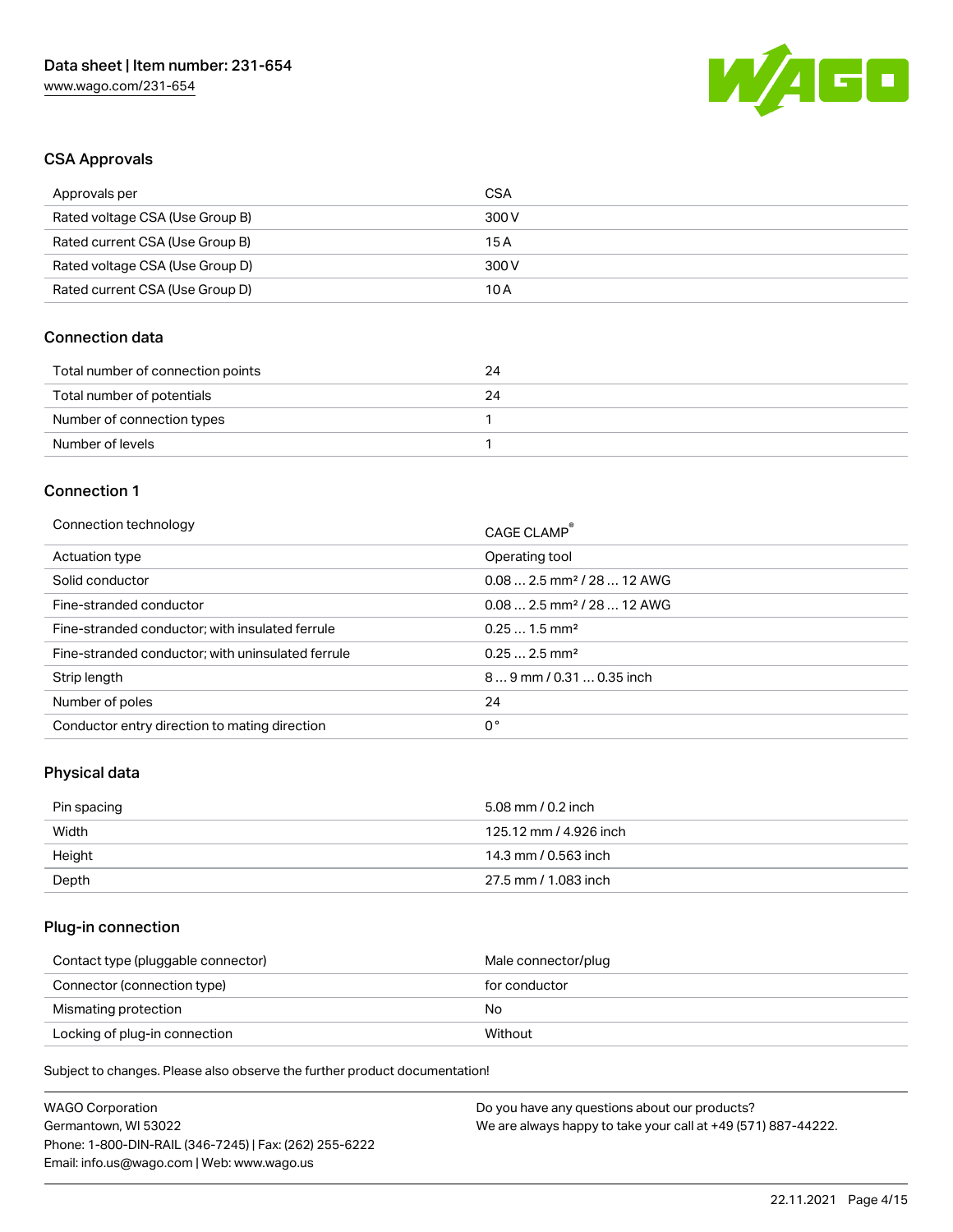

## Material data

| Color                       | orange                                |
|-----------------------------|---------------------------------------|
| Material group              |                                       |
| Insulation material         | Polyamide (PA66)                      |
| Flammability class per UL94 | V <sub>0</sub>                        |
| Clamping spring material    | Chrome nickel spring steel (CrNi)     |
| Contact material            | Electrolytic copper $(E_{\text{Cl}})$ |
| Contact plating             | tin-plated                            |
| Fire load                   | 0.597 MJ                              |
| Weight                      | 36.8 <sub>g</sub>                     |

### Environmental requirements

| Limit temperature range | $-60+100 °C$ |  |
|-------------------------|--------------|--|
|-------------------------|--------------|--|

### Commercial data

| <b>Product Group</b>  | 3 (Multi Conn. System) |
|-----------------------|------------------------|
| PU (SPU)              | 10 Stück               |
| Packaging type        | box                    |
| Country of origin     | <b>DE</b>              |
| <b>GTIN</b>           | 4044918261333          |
| Customs tariff number | 8536694040             |

## Approvals / Certificates

#### Country specific Approvals

| Logo | Approval                                            | <b>Additional Approval Text</b> | Certificate<br>name |
|------|-----------------------------------------------------|---------------------------------|---------------------|
|      | <b>CB</b><br><b>DEKRA Certification B.V.</b>        | IEC 61984                       | NL-39756            |
|      | <b>CSA</b><br><b>DEKRA Certification B.V.</b>       | C <sub>22.2</sub>               | 1466354             |
| EMA  | <b>KEMA/KEUR</b><br><b>DEKRA Certification B.V.</b> | EN 61984                        | 2190761.01          |

| <b>WAGO Corporation</b>                                | Do you have any questions about our products?                 |
|--------------------------------------------------------|---------------------------------------------------------------|
| Germantown, WI 53022                                   | We are always happy to take your call at +49 (571) 887-44222. |
| Phone: 1-800-DIN-RAIL (346-7245)   Fax: (262) 255-6222 |                                                               |
| Email: info.us@wago.com   Web: www.wago.us             |                                                               |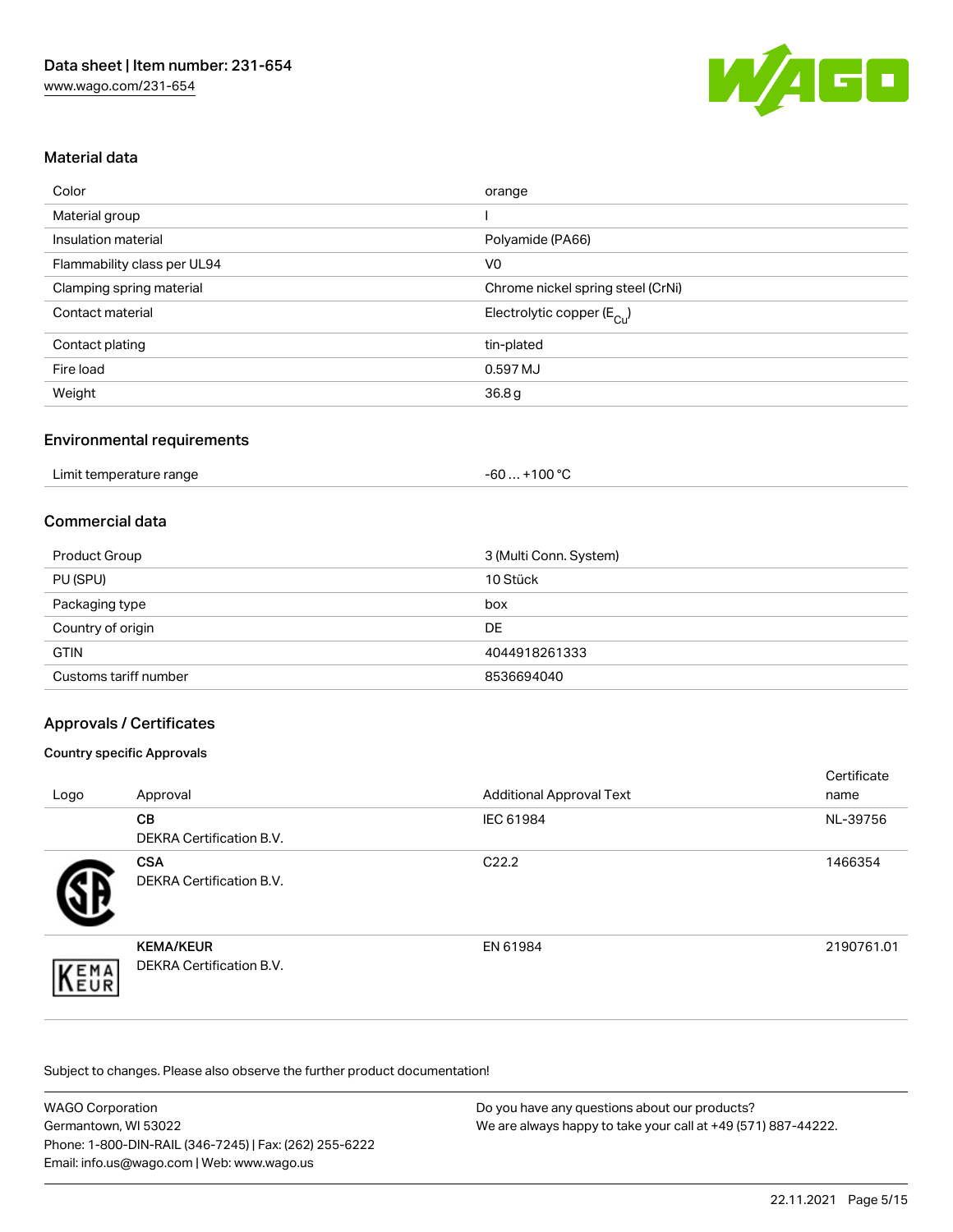

#### Ship Approvals

| Logo                | Approval                                                                                                                                                    | <b>Additional Approval Text</b> | Certificate<br>name                |
|---------------------|-------------------------------------------------------------------------------------------------------------------------------------------------------------|---------------------------------|------------------------------------|
|                     | <b>ABS</b><br>American Bureau of Shipping                                                                                                                   |                                 | $19 -$<br>HG1869876-<br><b>PDA</b> |
|                     | <b>DNV GL</b><br>Det Norske Veritas, Germanischer Lloyd                                                                                                     |                                 | TAE000016Z                         |
|                     | <b>LR</b><br>Lloyds Register                                                                                                                                | IEC 61984                       | 96/20035<br>(E5)                   |
| <b>UL-Approvals</b> |                                                                                                                                                             |                                 |                                    |
| Logo                | Approval                                                                                                                                                    | <b>Additional Approval Text</b> | Certificate<br>name                |
|                     | UL<br>UL International Germany GmbH                                                                                                                         | <b>UL 1977</b>                  | E45171                             |
|                     | <b>UR</b><br>Underwriters Laboratories Inc.                                                                                                                 | <b>UL 1059</b>                  | E45172                             |
| Counterpart         |                                                                                                                                                             |                                 |                                    |
|                     | Item no.2231-324/008-000<br>Female plug; 24-pole; push-button; snap-in mounting feet; 12 AWG max; pin spacing 5.08 mm; 1-<br>conductor per pole; orange     |                                 | www.wago.com/2231-324<br>/008-000  |
|                     | Item no.2231-324/026-000<br>Female plug; 24-pole; push-button; 12 AWG max; pin spacing 5.08 mm; 1-conductor per pole; orange                                |                                 | www.wago.com/2231-324<br>/026-000  |
|                     | Item no.2231-324/102-000<br>Female plug; 24-pole; push-button; with integrated end plate; 12 AWG max; pin spacing 5.08 mm; 1-<br>conductor per pole; orange |                                 | www.wago.com/2231-324<br>/102-000  |
|                     | Item no.2231-324/031-000<br>Female plug; 24-pole; push-button; mounting flnage; 12 AWG max; pin spacing 5.08 mm; 1-conductor                                |                                 | www.wago.com/2231-324<br>/031-000  |

per pole; orange Item no.2231-324/037-000 Female plug; 24-pole; push-button; locking lever;12 AWG max; pin spacing 5.08 mm;1-conductor per pole; orange [www.wago.com/2231-324](https://www.wago.com/2231-324/037-000) [/037-000](https://www.wago.com/2231-324/037-000)

Subject to changes. Please also observe the further product documentation!

WAGO Corporation Germantown, WI 53022 Phone: 1-800-DIN-RAIL (346-7245) | Fax: (262) 255-6222 Email: info.us@wago.com | Web: www.wago.us Do you have any questions about our products? We are always happy to take your call at +49 (571) 887-44222.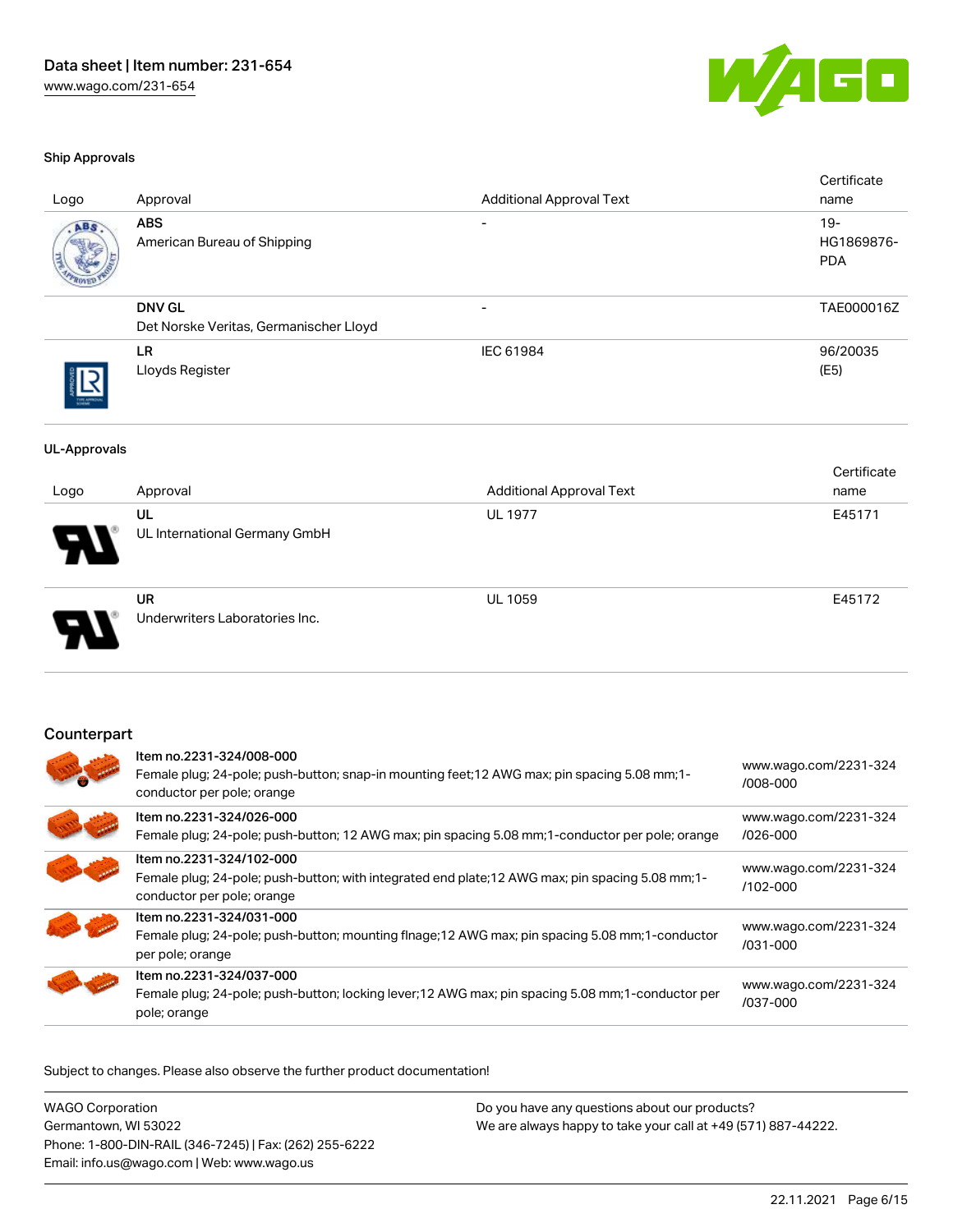

| Item no.231-324/008-000<br>1-conductor female connector; CAGE CLAMP®; 2.5 mm <sup>2</sup> ; Pin spacing 5.08 mm; 24-pole; Snap-in<br>mounting feet; 2,50 mm <sup>2</sup> ; orange     | www.wago.com/231-324<br>/008-000 |
|---------------------------------------------------------------------------------------------------------------------------------------------------------------------------------------|----------------------------------|
| Item no.231-324/026-000<br>1-conductor female connector; CAGE CLAMP®; 2.5 mm <sup>2</sup> ; Pin spacing 5.08 mm; 24-pole; 2,50 mm <sup>2</sup> ;<br>orange                            | www.wago.com/231-324<br>/026-000 |
| Item no.231-324/031-000<br>1-conductor female connector; CAGE CLAMP®; 2.5 mm <sup>2</sup> ; Pin spacing 5.08 mm; 24-pole; clamping<br>collar; 2,50 mm <sup>2</sup> ; orange           | www.wago.com/231-324<br>/031-000 |
| Item no.231-324/027-000<br>1-conductor female connector; CAGE CLAMP®; 2.5 mm <sup>2</sup> ; Pin spacing 5.08 mm; 24-pole; clamping<br>collar; 2,50 mm <sup>2</sup> ; orange           | www.wago.com/231-324<br>/027-000 |
| Item no.232-184<br>THT female header; straight; Pin spacing 5.08 mm; 24-pole; 0.6 x 1.0 mm solder pin; orange                                                                         | www.wago.com/232-184             |
| Item no.231-324/102-000<br>1-conductor female connector; CAGE CLAMP®; 2.5 mm <sup>2</sup> ; Pin spacing 5.08 mm; 24-pole; with integrated<br>end plate; 2,50 mm <sup>2</sup> ; orange | www.wago.com/231-324<br>/102-000 |
| Item no.231-324/037-000<br>1-conductor female connector; CAGE CLAMP®; 2.5 mm <sup>2</sup> ; Pin spacing 5.08 mm; 24-pole; Lateral locking<br>levers; 2,50 mm <sup>2</sup> ; orange    | www.wago.com/231-324<br>/037-000 |
| Item no.232-184/031-000<br>THT female header; straight; Pin spacing 5.08 mm; 24-pole; clamping collar; 0.6 x 1.0 mm solder pin;<br>orange                                             | www.wago.com/232-184<br>/031-000 |
| Item no.232-184/047-000<br>THT female header; straight; Pin spacing 5.08 mm; 24-pole; Spacer flange; 0.6 x 1.0 mm solder pin;<br>orange                                               | www.wago.com/232-184<br>/047-000 |
| Item no.232-184/039-000<br>THT female header; straight; Pin spacing 5.08 mm; 24-pole; Locking lever; 0.6 x 1.0 mm solder pin;<br>orange                                               | www.wago.com/232-184<br>/039-000 |
| Item no.232-284<br>THT female header; angled; Pin spacing 5.08 mm; 24-pole; 0.6 x 1.0 mm solder pin; orange                                                                           | www.wago.com/232-284             |
| Item no.232-284/031-000<br>THT female header; angled; Pin spacing 5.08 mm; 24-pole; clamping collar; 0.6 x 1.0 mm solder pin;<br>orange                                               | www.wago.com/232-284<br>/031-000 |

#### Item no.232-284/039-000

Subject to changes. Please also observe the further product documentation!

WAGO Corporation Germantown, WI 53022 Phone: 1-800-DIN-RAIL (346-7245) | Fax: (262) 255-6222 Email: info.us@wago.com | Web: www.wago.us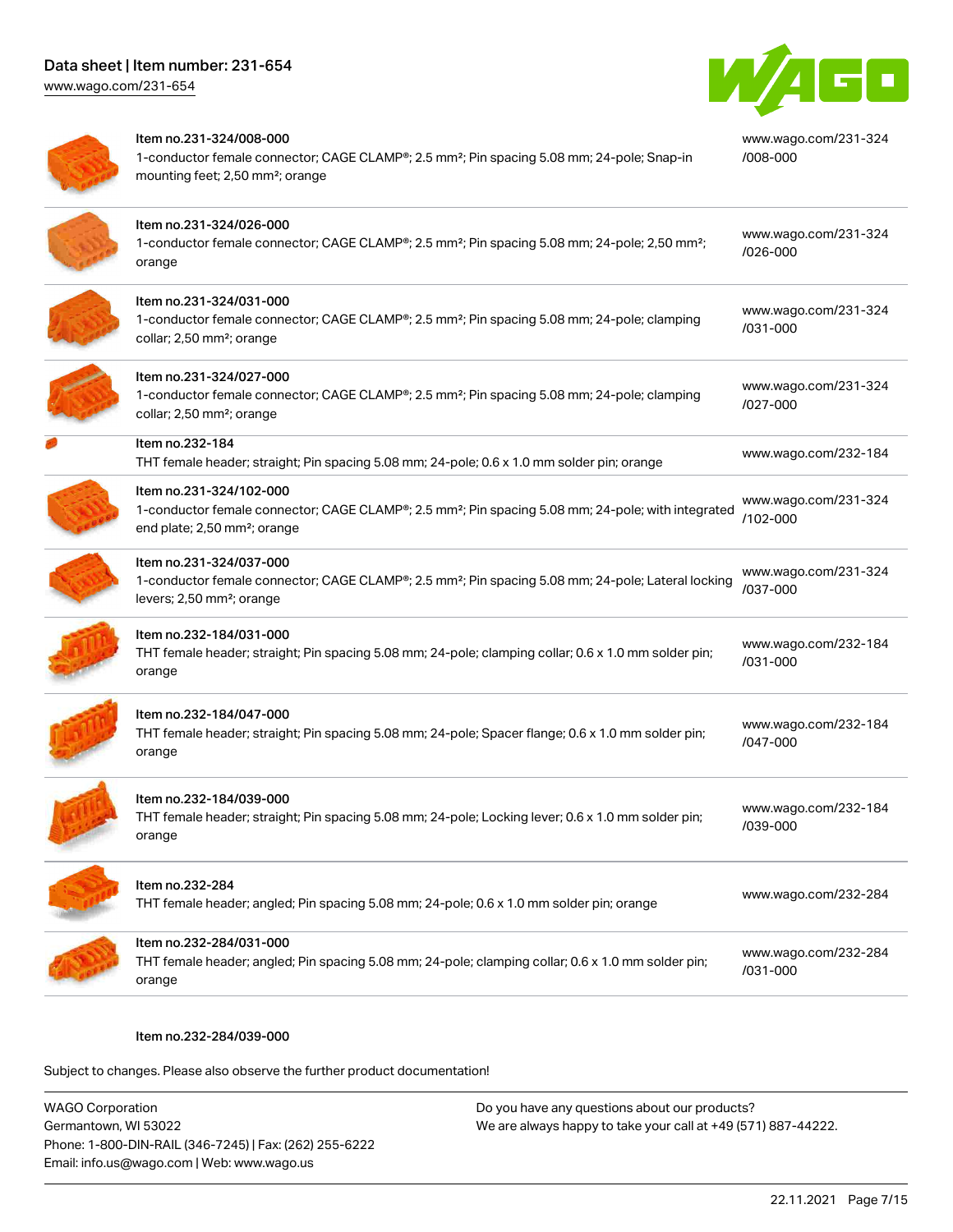mm²; orange

Item no.232-284/047-000 THT female header; angled;

[www.wago.com/231-654](http://www.wago.com/231-654)





| THT female header; angled; Pin spacing 5.08 mm; 24-pole; Locking lever; 0.6 x 1.0 mm solder pin;<br>www.wago.com/232-284<br>/039-000<br>orange |
|------------------------------------------------------------------------------------------------------------------------------------------------|
|------------------------------------------------------------------------------------------------------------------------------------------------|

| ltem no.232-284/047-000<br>THT female header; angled; Pin spacing 5.08 mm; 24-pole; Spacer flange; 0.6 x 1.0 mm solder pin;<br>orange               | www.wago.com/232-284<br>$1047 - 000$ |
|-----------------------------------------------------------------------------------------------------------------------------------------------------|--------------------------------------|
| Item no.232-424/026-000<br>1-conductor female connector, angled; CAGE CLAMP <sup>®</sup> ; 2.5 mm <sup>2</sup> ; Pin spacing 5.08 mm; 24-pole; 2,50 | www.wago.com/232-424                 |
|                                                                                                                                                     | ഗാഭ-ഗഗ                               |

## Optional accessories

#### Insulations stops

Insulation stop



Item no.: 231-672 Insulation stop; 0.75 - 1 mm<sup>2</sup>; dark gray [www.wago.com/231-672](http://www.wago.com/231-672) msulation stop; 0.75 - 1 mm<sup>2</sup>; dark gray

Item no.: 231-670 Insulation stop; 0.08-0.2 mm<sup>2</sup>/0.2 mm<sup>2</sup> "s"; white [www.wago.com/231-670](http://www.wago.com/231-670) www.wago.com/231-670 LEEEE



## n no.: 231-671

1110.. 251-071<br>Ilation stop; 0.25 - 0.5 mm²; light gray [www.wago.com/231-671](http://www.wago.com/231-671)

[/026-000](https://www.wago.com/232-424/026-000)

| Iten |
|------|
| Insu |

| Marking accessories |                                                                                                                                                                                                 |                                     |
|---------------------|-------------------------------------------------------------------------------------------------------------------------------------------------------------------------------------------------|-------------------------------------|
| Marking strip       |                                                                                                                                                                                                 |                                     |
|                     | Item no.: 210-331/508-103<br>Marking strips; as a DIN A4 sheet; MARKED; 1-12 (200x); Height of marker strip: 2.3 mm/0.091 in; Strip<br>length 182 mm; Horizontal marking; Self-adhesive; white  | www.wago.com/210-331<br>/508-103    |
|                     | Item no.: 210-331/508-104<br>Marking strips; as a DIN A4 sheet; MARKED; 13-24 (200x); Height of marker strip: 2.3 mm/0.091 in; Strip<br>length 182 mm; Horizontal marking; Self-adhesive; white | www.wago.com/210-331<br>/508-104    |
|                     | Item no.: 210-332/508-202<br>Marking strips; as a DIN A4 sheet; MARKED; 1-16 (160x); Height of marker strip: 3 mm; Strip length 182<br>mm; Horizontal marking; Self-adhesive; white             | www.wago.com/210-332<br>/508-202    |
|                     | Item no.: 210-332/508-204<br>Marking strips; as a DIN A4 sheet; MARKED; 17-32 (160x); Height of marker strip: 3 mm; Strip length<br>182 mm; Horizontal marking; Self-adhesive; white            | www.wago.com/210-332<br>/508-204    |
|                     | Item no.: 210-332/508-206<br>Marking strips; as a DIN A4 sheet; MARKED; 33-48 (160x); Height of marker strip: 3 mm; Strip length                                                                | www.wago.com/210-332<br>$1 - 0 - 0$ |

Subject to changes. Please also observe the further product documentation!

182 mm; Horizontal marking; Self-adhesive; white

WAGO Corporation Germantown, WI 53022 Phone: 1-800-DIN-RAIL (346-7245) | Fax: (262) 255-6222 Email: info.us@wago.com | Web: www.wago.us

Do you have any questions about our products? We are always happy to take your call at +49 (571) 887-44222.

[/508-206](http://www.wago.com/210-332/508-206)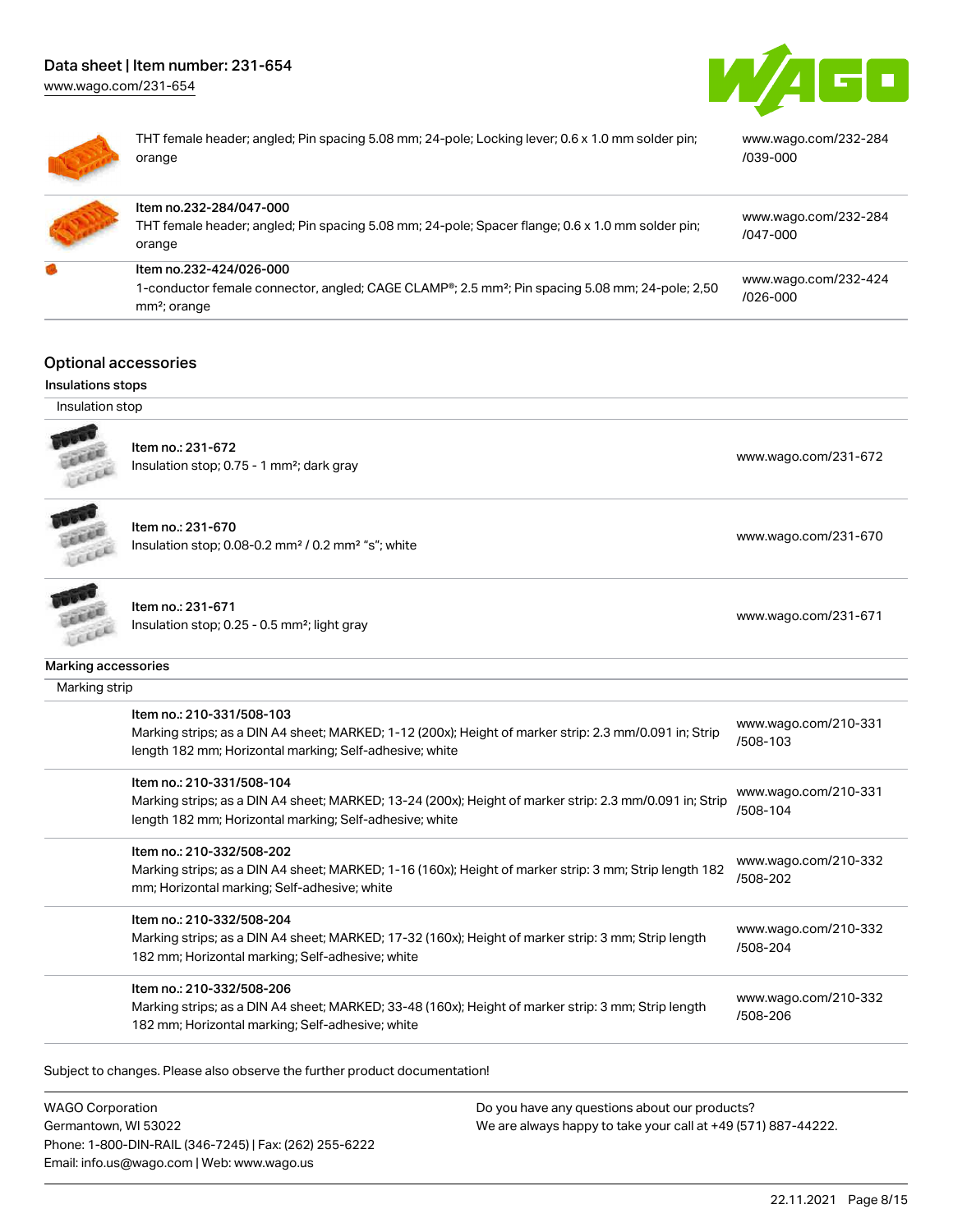

[www.wago.com/210-332](http://www.wago.com/210-332/508-205)

[/508-205](http://www.wago.com/210-332/508-205)

#### Item no.: 210-332/508-205

Marking strips; as a DIN A4 sheet; MARKED; 1-32 (80x); Height of marker strip: 3 mm; Strip length 182 mm; Horizontal marking; Self-adhesive; white

| Tools          |                                                                                                                  |                      |
|----------------|------------------------------------------------------------------------------------------------------------------|----------------------|
| Operating tool |                                                                                                                  |                      |
|                | Item no.: 209-130<br>Operating tool; suitable for 264, 280 and 281 Series; 1-way; of insulating material; white  | www.wago.com/209-130 |
|                | Item no.: 209-132<br>Operating tool; for connecting comb-style jumper bar; 2-way; of insulating material         | www.wago.com/209-132 |
|                | Item no.: 210-657<br>Operating tool; Blade: 3.5 x 0.5 mm; with a partially insulated shaft; short; multicoloured | www.wago.com/210-657 |
|                | Item no.: 210-720<br>Operating tool; Blade: 3.5 x 0.5 mm; with a partially insulated shaft; multicoloured        | www.wago.com/210-720 |
|                | Item no.: 231-131<br>Operating tool; made of insulating material; 1-way; loose; white                            | www.wago.com/231-131 |
|                | Item no.: 231-291<br>Operating tool; made of insulating material; 1-way; loose; red                              | www.wago.com/231-291 |
|                | Item no.: 280-432<br>Operating tool; made of insulating material; 2-way; white                                   | www.wago.com/280-432 |
|                | Item no.: 280-434<br>Operating tool; made of insulating material; 4-way                                          | www.wago.com/280-434 |
|                | Item no.: 280-437<br>Operating tool; made of insulating material; 7-way                                          | www.wago.com/280-437 |
|                | Item no.: 280-440<br>Operating tool; made of insulating material; 10-way                                         | www.wago.com/280-440 |
|                | Item no.: 280-435<br>Operating tool; made of insulating material; 5-way; gray                                    | www.wago.com/280-435 |
|                | Item no.: 280-436<br>Operating tool; made of insulating material; 6-way                                          | www.wago.com/280-436 |
|                | Item no.: 280-438<br>Operating tool; made of insulating material; 8-way                                          | www.wago.com/280-438 |
|                | Item no.: 280-433<br>Operating tool; made of insulating material; 3-way                                          | www.wago.com/280-433 |
| Jumpers        |                                                                                                                  |                      |
| Jumper         |                                                                                                                  |                      |

Subject to changes. Please also observe the further product documentation!

WAGO Corporation Germantown, WI 53022 Phone: 1-800-DIN-RAIL (346-7245) | Fax: (262) 255-6222 Email: info.us@wago.com | Web: www.wago.us Do you have any questions about our products? We are always happy to take your call at +49 (571) 887-44222.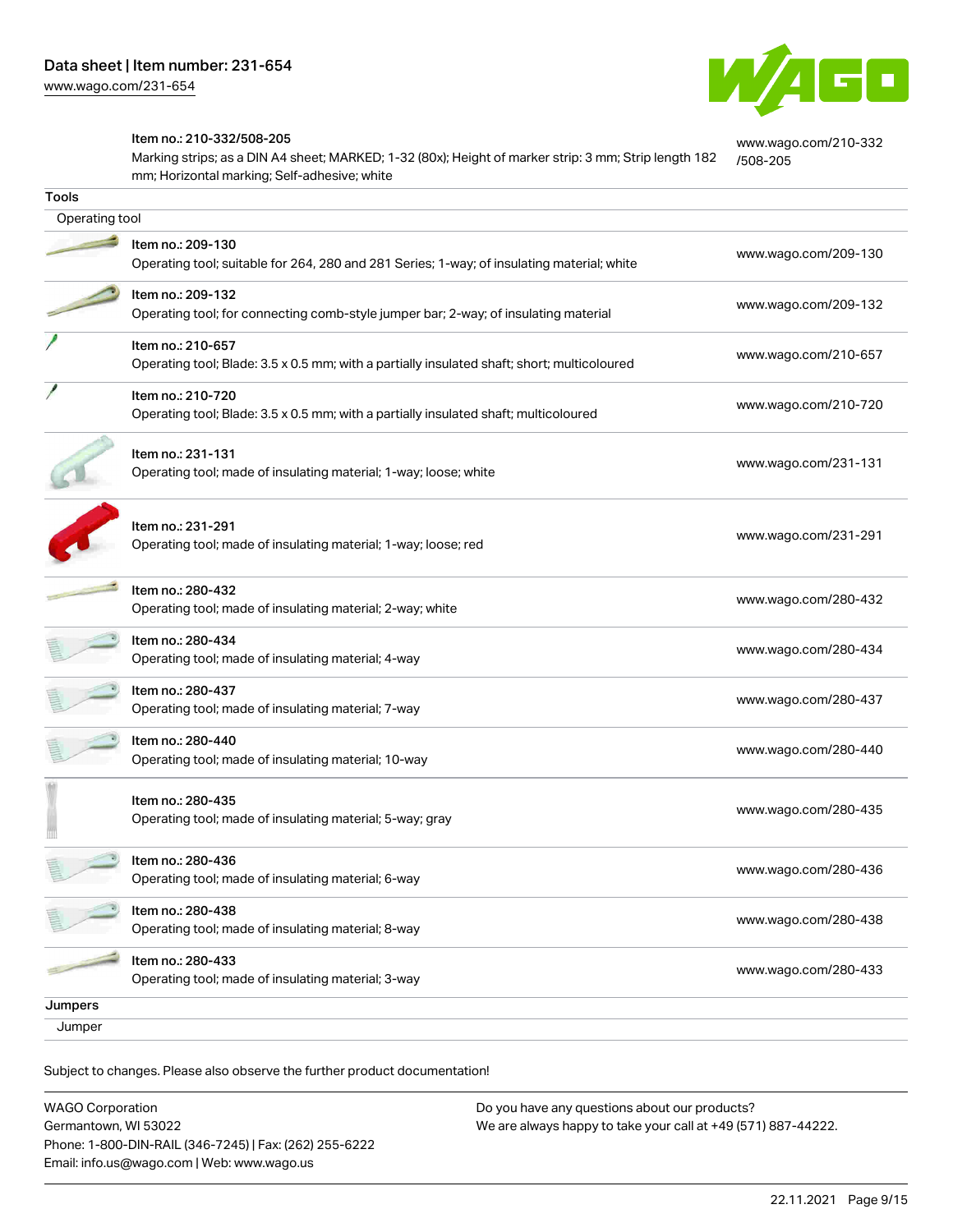[www.wago.com/231-654](http://www.wago.com/231-654)



|                      | Item no.: 231-905<br>Jumper; for conductor entry; 5-way; insulated; gray                                                               | www.wago.com/231-905 |
|----------------------|----------------------------------------------------------------------------------------------------------------------------------------|----------------------|
|                      |                                                                                                                                        |                      |
|                      | ltem no.: 231-903                                                                                                                      | www.wago.com/231-903 |
|                      | Jumper; for conductor entry; 3-way; insulated; gray                                                                                    |                      |
|                      | Item no.: 231-907                                                                                                                      | www.wago.com/231-907 |
|                      | Jumper; for conductor entry; 7-way; insulated; gray                                                                                    |                      |
|                      | Item no.: 231-910                                                                                                                      | www.wago.com/231-910 |
|                      | Jumper; for conductor entry; 10-way; insulated; gray                                                                                   |                      |
|                      | Item no.: 231-902                                                                                                                      |                      |
|                      | Jumper; for conductor entry; 2-way; insulated; gray                                                                                    | www.wago.com/231-902 |
|                      |                                                                                                                                        |                      |
| Coding               |                                                                                                                                        |                      |
| $\overline{C}$ oding |                                                                                                                                        |                      |
|                      | Item no.: 231-129                                                                                                                      | www.wago.com/231-129 |
|                      | Coding key; snap-on type; light gray                                                                                                   |                      |
| Ferrules             |                                                                                                                                        |                      |
| Ferrule              |                                                                                                                                        |                      |
|                      | Item no.: 216-101                                                                                                                      | www.wago.com/216-101 |
|                      | Ferrule; Sleeve for 0.5 mm <sup>2</sup> / AWG 22; uninsulated; electro-tin plated; silver-colored                                      |                      |
|                      | Item no.: 216-104                                                                                                                      | www.wago.com/216-104 |
|                      | Ferrule; Sleeve for 1.5 mm <sup>2</sup> / AWG 16; uninsulated; electro-tin plated; silver-colored                                      |                      |
|                      | Item no.: 216-106                                                                                                                      | www.wago.com/216-106 |
|                      | Ferrule; Sleeve for 2.5 mm <sup>2</sup> / AWG 14; uninsulated; electro-tin plated; silver-colored                                      |                      |
|                      | Item no.: 216-102                                                                                                                      |                      |
|                      | Ferrule; Sleeve for 0.75 mm <sup>2</sup> / AWG 20; uninsulated; electro-tin plated; silver-colored                                     | www.wago.com/216-102 |
|                      | Item no.: 216-103                                                                                                                      |                      |
|                      | Ferrule; Sleeve for 1 mm <sup>2</sup> / AWG 18; uninsulated; electro-tin plated                                                        | www.wago.com/216-103 |
|                      | Item no.: 216-123                                                                                                                      |                      |
|                      | Ferrule; Sleeve for 1 mm <sup>2</sup> / AWG 18; uninsulated; electro-tin plated; silver-colored                                        | www.wago.com/216-123 |
|                      | Item no.: 216-122                                                                                                                      |                      |
|                      | Ferrule; Sleeve for 0.75 mm <sup>2</sup> / AWG 20; uninsulated; electro-tin plated; silver-colored                                     | www.wago.com/216-122 |
|                      |                                                                                                                                        |                      |
|                      | Item no.: 216-124<br>Ferrule; Sleeve for 1.5 mm <sup>2</sup> / AWG 16; uninsulated; electro-tin plated                                 | www.wago.com/216-124 |
|                      |                                                                                                                                        |                      |
|                      | Item no.: 216-142<br>Ferrule; Sleeve for 0.75 mm <sup>2</sup> / 18 AWG; uninsulated; electro-tin plated; electrolytic copper; gastight | www.wago.com/216-142 |
|                      | crimped; acc. to DIN 46228, Part 1/08.92                                                                                               |                      |
|                      | Item no.: 216-132                                                                                                                      |                      |
|                      | Ferrule; Sleeve for 0.34 mm <sup>2</sup> / AWG 24; uninsulated; electro-tin plated                                                     | www.wago.com/216-132 |
|                      |                                                                                                                                        |                      |

Subject to changes. Please also observe the further product documentation!

WAGO Corporation Germantown, WI 53022 Phone: 1-800-DIN-RAIL (346-7245) | Fax: (262) 255-6222 Email: info.us@wago.com | Web: www.wago.us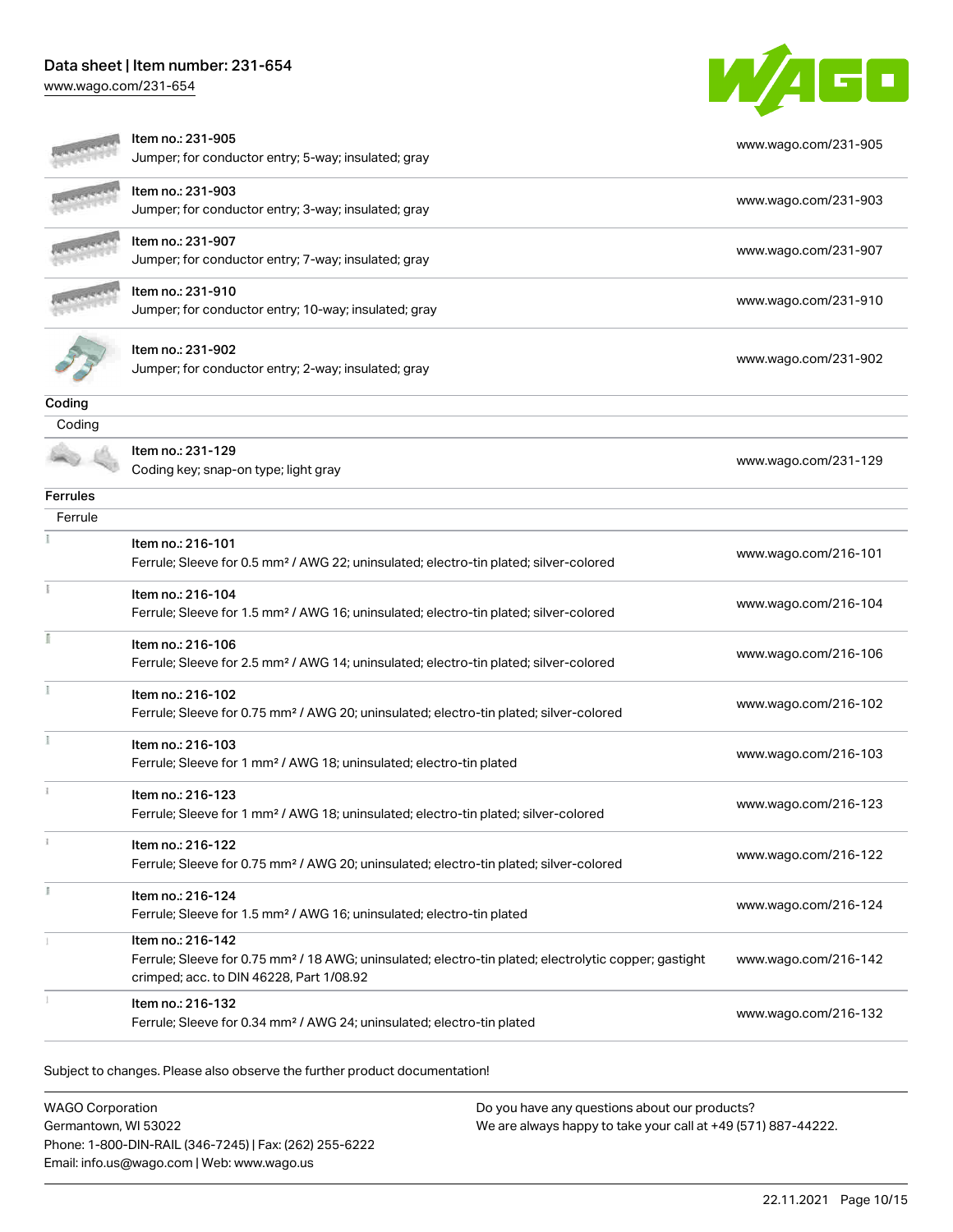[www.wago.com/231-654](http://www.wago.com/231-654)



| Item no.: 216-121<br>Ferrule; Sleeve for 0.5 mm <sup>2</sup> / AWG 22; uninsulated; electro-tin plated; silver-colored                                                                            | www.wago.com/216-121                          |  |  |
|---------------------------------------------------------------------------------------------------------------------------------------------------------------------------------------------------|-----------------------------------------------|--|--|
| Item no.: 216-143<br>Ferrule; Sleeve for 1 mm <sup>2</sup> / AWG 18; uninsulated; electro-tin plated; electrolytic copper; gastight<br>crimped; acc. to DIN 46228, Part 1/08.92                   | www.wago.com/216-143                          |  |  |
| Item no.: 216-131<br>Ferrule; Sleeve for 0.25 mm <sup>2</sup> / AWG 24; uninsulated; electro-tin plated; silver-colored                                                                           | www.wago.com/216-131                          |  |  |
| Item no.: 216-141<br>Ferrule; Sleeve for 0.5 mm <sup>2</sup> / 20 AWG; uninsulated; electro-tin plated; electrolytic copper; gastight<br>crimped; acc. to DIN 46228, Part 1/08.92                 | www.wago.com/216-141                          |  |  |
| Item no.: 216-152<br>Ferrule; Sleeve for 0.34 mm <sup>2</sup> / AWG 24; uninsulated; electro-tin plated                                                                                           | www.wago.com/216-152                          |  |  |
| Item no.: 216-203<br>Ferrule; Sleeve for 1 mm <sup>2</sup> / AWG 18; insulated; electro-tin plated; red                                                                                           | www.wago.com/216-203                          |  |  |
| Item no.: 216-202<br>Ferrule; Sleeve for 0.75 mm <sup>2</sup> / 18 AWG; insulated; electro-tin plated; gray                                                                                       | www.wago.com/216-202                          |  |  |
| Item no.: 216-151<br>Ferrule; Sleeve for 0.25 mm <sup>2</sup> / AWG 24; uninsulated; electro-tin plated                                                                                           | www.wago.com/216-151                          |  |  |
| Item no.: 216-204<br>Ferrule; Sleeve for 1.5 mm <sup>2</sup> / AWG 16; insulated; electro-tin plated; black                                                                                       | www.wago.com/216-204                          |  |  |
| Item no.: 216-144<br>Ferrule; Sleeve for 1.5 mm <sup>2</sup> / AWG 16; uninsulated; electro-tin plated; electrolytic copper; gastight<br>crimped; acc. to DIN 46228, Part 1/08.92; silver-colored | www.wago.com/216-144                          |  |  |
| Item no.: 216-201<br>Ferrule; Sleeve for 0.5 mm <sup>2</sup> / 20 AWG; insulated; electro-tin plated; white                                                                                       | www.wago.com/216-201                          |  |  |
| Item no.: 216-223<br>Ferrule; Sleeve for 1 mm <sup>2</sup> / AWG 18; insulated; electro-tin plated; red                                                                                           | www.wago.com/216-223                          |  |  |
| Item no.: 216-241<br>Ferrule; Sleeve for 0.5 mm <sup>2</sup> / 20 AWG; insulated; electro-tin plated; electrolytic copper; gastight<br>crimped; acc. to DIN 46228, Part 4/09.90; white            | www.wago.com/216-241                          |  |  |
| Item no.: 216-242<br>Ferrule; Sleeve for 0.75 mm <sup>2</sup> / 18 AWG; insulated; electro-tin plated; electrolytic copper; gastight<br>crimped; acc. to DIN 46228, Part 4/09.90; gray            | www.wago.com/216-242                          |  |  |
| Item no.: 216-222<br>Ferrule; Sleeve for 0.75 mm <sup>2</sup> / 18 AWG; insulated; electro-tin plated; gray                                                                                       | www.wago.com/216-222                          |  |  |
| Item no.: 216-221<br>Ferrule; Sleeve for 0.5 mm <sup>2</sup> / 20 AWG; insulated; electro-tin plated; white                                                                                       | www.wago.com/216-221                          |  |  |
| Item no.: 216-224<br>Ferrule; Sleeve for 1.5 mm <sup>2</sup> / AWG 16; insulated; electro-tin plated; black                                                                                       | www.wago.com/216-224                          |  |  |
| Item no.: 216-243<br>Ferrule; Sleeve for 1 mm <sup>2</sup> / AWG 18; insulated; electro-tin plated; electrolytic copper; gastight crimped; www.waqo.com/216-243                                   |                                               |  |  |
| Subject to changes. Please also observe the further product documentation!                                                                                                                        |                                               |  |  |
| <b>WAGO Corporation</b>                                                                                                                                                                           | Do you have any questions about our products? |  |  |

Germantown, WI 53022 Phone: 1-800-DIN-RAIL (346-7245) | Fax: (262) 255-6222 Email: info.us@wago.com | Web: www.wago.us

We are always happy to take your call at +49 (571) 887-44222.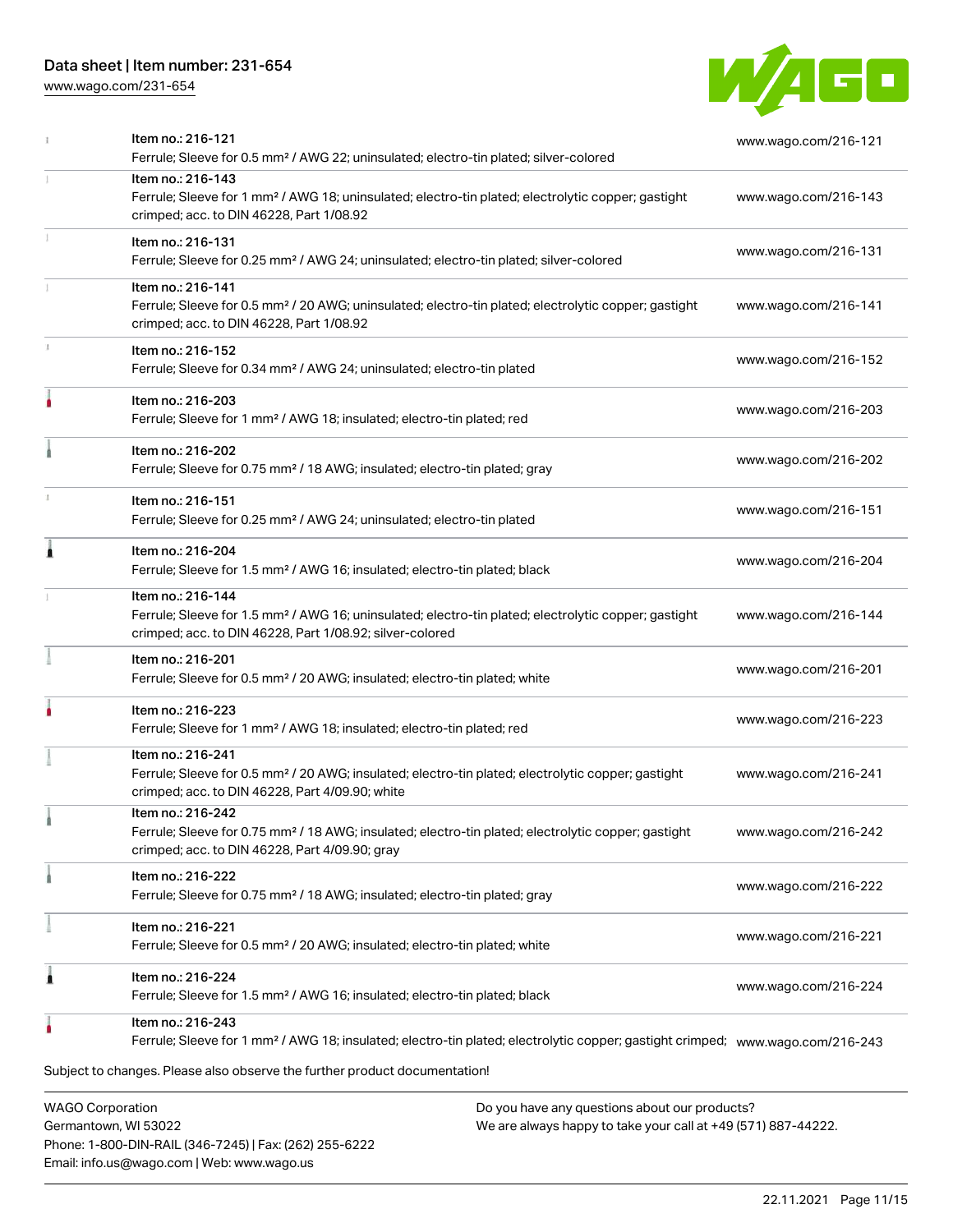[www.wago.com/231-654](http://www.wago.com/231-654)



acc. to DIN 46228, Part 4/09.90; red

|       | Item no.: 216-244<br>Ferrule; Sleeve for 1.5 mm <sup>2</sup> / AWG 16; insulated; electro-tin plated; electrolytic copper; gastight<br>crimped; acc. to DIN 46228, Part 4/09.90; black                  | www.wago.com/216-244 |
|-------|---------------------------------------------------------------------------------------------------------------------------------------------------------------------------------------------------------|----------------------|
|       | Item no.: 216-263<br>Ferrule; Sleeve for 1 mm <sup>2</sup> / AWG 18; insulated; electro-tin plated; electrolytic copper; gastight crimped; www.wago.com/216-263<br>acc. to DIN 46228, Part 4/09.90; red |                      |
|       | Item no.: 216-264<br>Ferrule; Sleeve for 1.5 mm <sup>2</sup> / AWG 16; insulated; electro-tin plated; electrolytic copper; gastight<br>crimped; acc. to DIN 46228, Part 4/09.90; black                  | www.wago.com/216-264 |
|       | Item no.: 216-284<br>Ferrule; Sleeve for 1.5 mm <sup>2</sup> / AWG 16; insulated; electro-tin plated; electrolytic copper; gastight<br>crimped; acc. to DIN 46228, Part 4/09.90; black                  | www.wago.com/216-284 |
|       | Item no.: 216-262<br>Ferrule; Sleeve for 0.75 mm <sup>2</sup> / 18 AWG; insulated; electro-tin plated; electrolytic copper; gastight<br>crimped; acc. to DIN 46228, Part 4/09.90; gray                  | www.wago.com/216-262 |
|       | Item no.: 216-301<br>Ferrule; Sleeve for 0.25 mm <sup>2</sup> / AWG 24; insulated; electro-tin plated; yellow                                                                                           | www.wago.com/216-301 |
|       | Item no.: 216-321<br>Ferrule; Sleeve for 0.25 mm <sup>2</sup> / AWG 24; insulated; electro-tin plated; yellow                                                                                           | www.wago.com/216-321 |
|       | Item no.: 216-322<br>Ferrule; Sleeve for 0.34 mm <sup>2</sup> / 22 AWG; insulated; electro-tin plated; green                                                                                            | www.wago.com/216-322 |
|       | Item no.: 216-302<br>Ferrule; Sleeve for 0.34 mm <sup>2</sup> / 22 AWG; insulated; electro-tin plated; light turquoise                                                                                  | www.wago.com/216-302 |
| Cover |                                                                                                                                                                                                         |                      |
| Cover |                                                                                                                                                                                                         |                      |
|       | Item no.: 231-669<br>Lockout caps; for covering unused clamping units; orange                                                                                                                           | www.wago.com/231-669 |

## Additional Information

| Additional Information |            |            |          |
|------------------------|------------|------------|----------|
| Technical explanations | 2019 Apr 3 | pdf        | Download |
|                        |            | 2.0 MB     |          |
|                        |            |            |          |
| <b>CAD files</b>       |            |            |          |
| CAD data               |            |            |          |
| 2D/3D Models 231-654   |            | <b>URL</b> | Download |
|                        |            |            |          |

| <b>WAGO Corporation</b>                                | Do you have any questions about our products?                 |  |
|--------------------------------------------------------|---------------------------------------------------------------|--|
| Germantown, WI 53022                                   | We are always happy to take your call at +49 (571) 887-44222. |  |
| Phone: 1-800-DIN-RAIL (346-7245)   Fax: (262) 255-6222 |                                                               |  |
| Email: info.us@wago.com   Web: www.wago.us             |                                                               |  |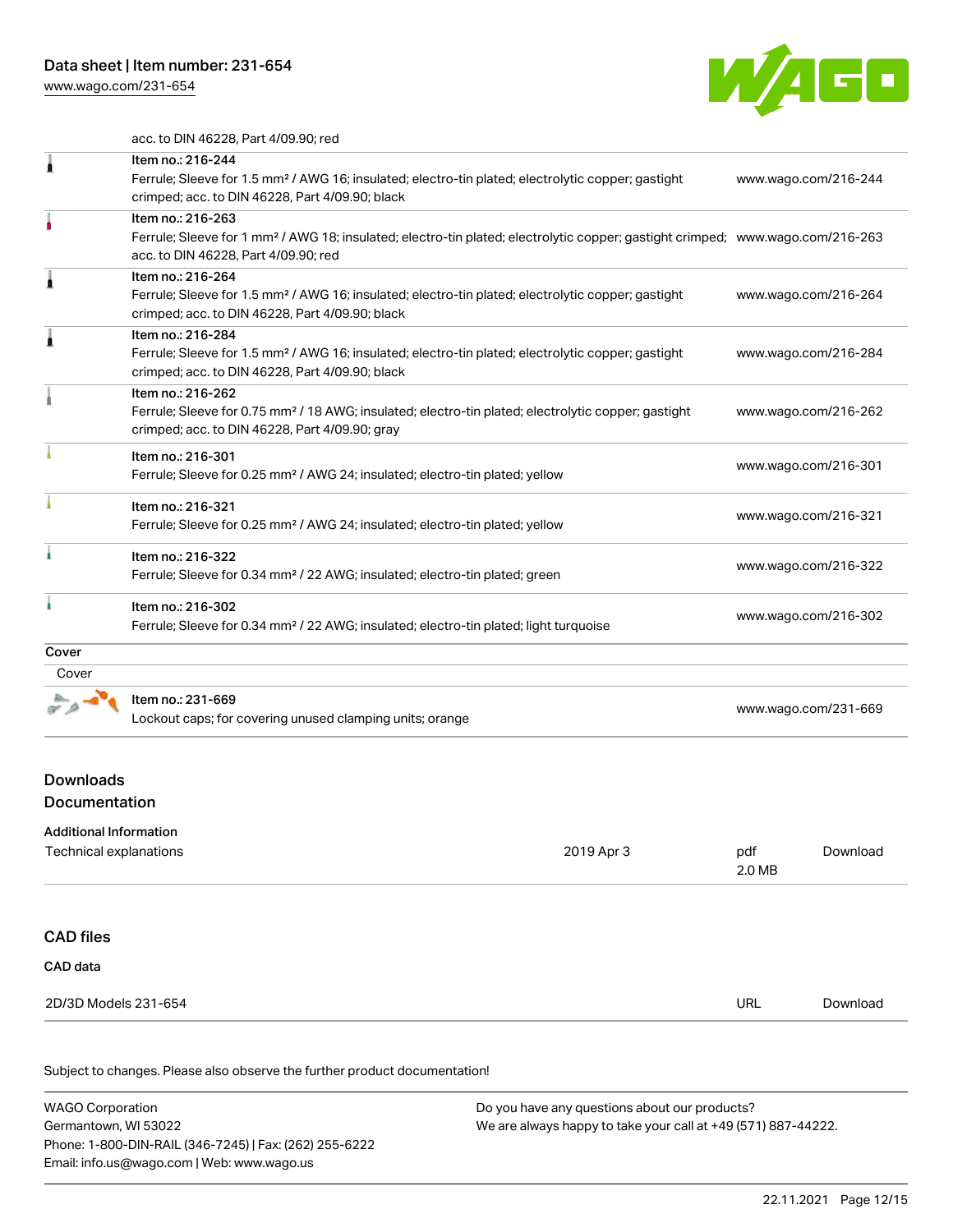

| CAE data                                                                                                                                     |     |          |
|----------------------------------------------------------------------------------------------------------------------------------------------|-----|----------|
| EPLAN Data Portal 231-654                                                                                                                    | URL | Download |
| ZUKEN Portal 231-654                                                                                                                         | URL | Download |
|                                                                                                                                              |     |          |
| <b>Environmental Product Compliance</b>                                                                                                      |     |          |
| <b>Compliance Search</b>                                                                                                                     |     |          |
| Environmental Product Compliance 231-654                                                                                                     | URL | Download |
| 1-conductor male connector; CAGE CLAMP <sup>®</sup> ; 2.5 mm <sup>2</sup> ; Pin spacing 5.08 mm; 24-pole;<br>$2,50$ mm <sup>2</sup> ; orange |     |          |

#### Installation Notes



Inserting a conductor via 3.5 mm screwdriver – CAGE CLAMP® actuation parallel to conductor entry.



Inserting a conductor via 3.5 mm screwdriver – CAGE CLAMP® actuation perpendicular to conductor entry.



Inserting a conductor into CAGE CLAMP® unit via operating lever (231-291).



Inserting a conductor via operating tool.

Subject to changes. Please also observe the further product documentation!

WAGO Corporation Germantown, WI 53022 Phone: 1-800-DIN-RAIL (346-7245) | Fax: (262) 255-6222 Email: info.us@wago.com | Web: www.wago.us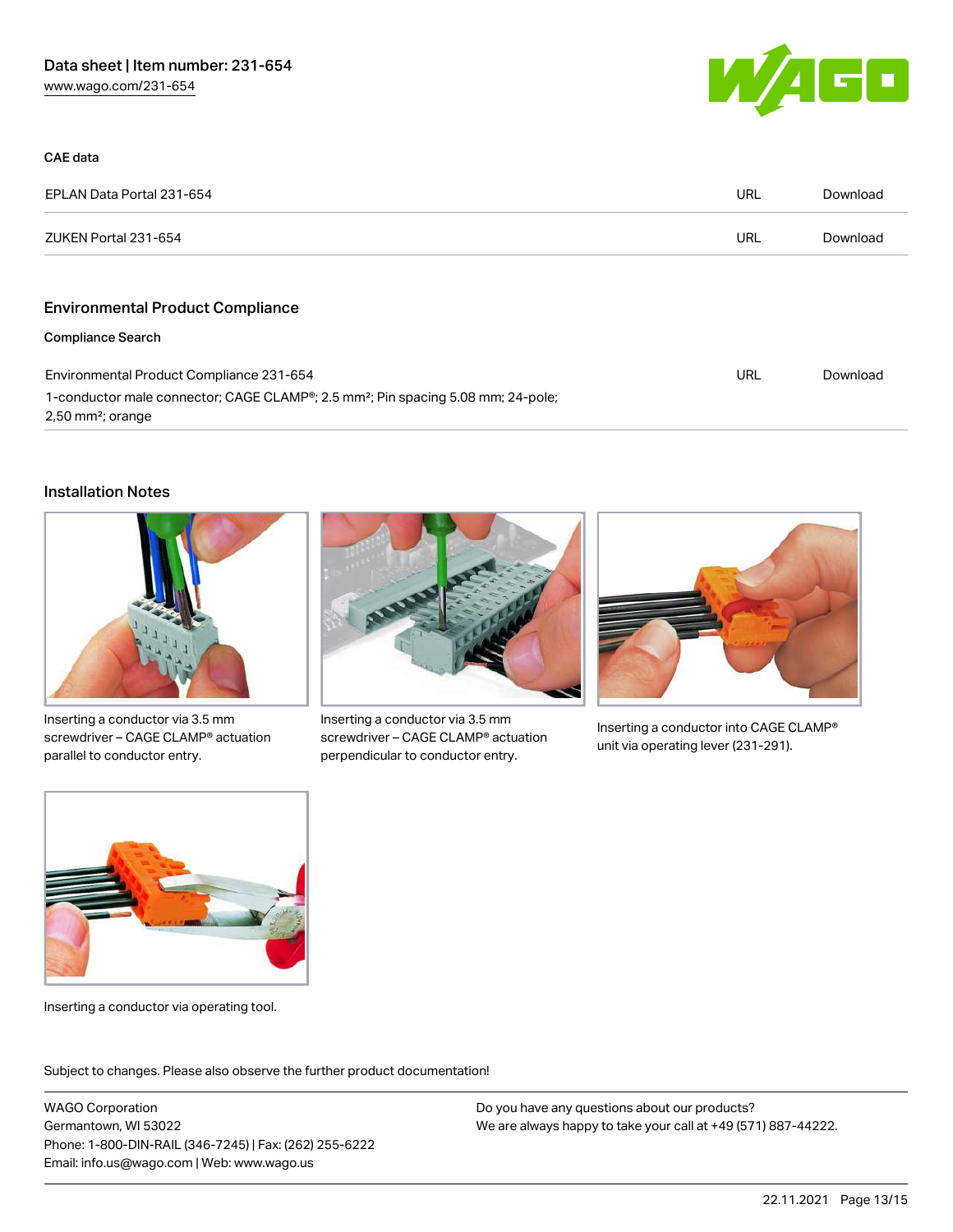[www.wago.com/231-654](http://www.wago.com/231-654)

Coding





Coding a male header – fitting coding key(s).



Testing – female connector with CAGE CLAMP®

Integrated test ports for testing perpendicular to conductor entry via 2 or 2.3 mm Ø test plug

#### Installation



Male connector with strain relief plate



Strain relief housing shown with a male connector equipped with CAGE CLAMP®

Subject to changes. Please also observe the further product documentation!

WAGO Corporation Germantown, WI 53022 Phone: 1-800-DIN-RAIL (346-7245) | Fax: (262) 255-6222 Email: info.us@wago.com | Web: www.wago.us